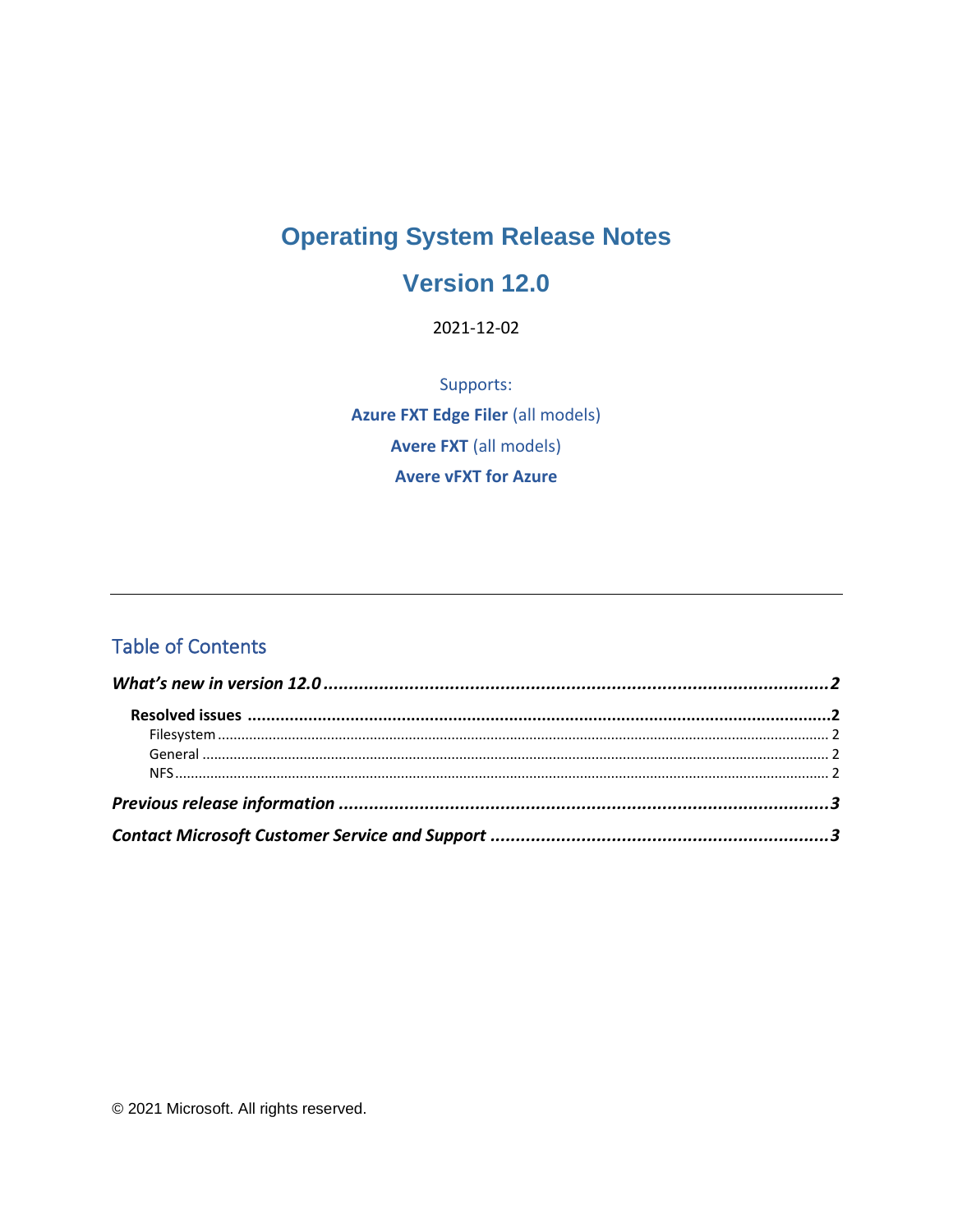# <span id="page-1-0"></span>**What's new in version 12.0**

#### <span id="page-1-1"></span>**Resolved issues**

#### <span id="page-1-2"></span>**Filesystem**

<span id="page-1-4"></span><span id="page-1-3"></span>

| 9733190        | Updated code to provide an alert when a node is redeployed.                                                                                                                                                                                                                                                                                       |
|----------------|---------------------------------------------------------------------------------------------------------------------------------------------------------------------------------------------------------------------------------------------------------------------------------------------------------------------------------------------------|
| 9786133        | Fixed a crash in readdirplus that was caused by an internal race condition.                                                                                                                                                                                                                                                                       |
| 9855069        | Changed code to prevent a deadlock in internal logging processes.                                                                                                                                                                                                                                                                                 |
| 10468272       | Improved the speed for reclaiming cache space.                                                                                                                                                                                                                                                                                                    |
| 11064137       | Fixed a problem that could cause a core filer to become stuck if you attempt to<br>remove it immediately after creating it.                                                                                                                                                                                                                       |
| 12385587       | Improved write throughput in the period immediately after a failover.                                                                                                                                                                                                                                                                             |
| 12452003       | Corrected a race condition that could cause a failure when enabling the directory<br>manager.                                                                                                                                                                                                                                                     |
| <b>General</b> |                                                                                                                                                                                                                                                                                                                                                   |
| 9547779        | The configuration auto-recovery mechanism has been improved to be more reliable<br>and avoid a problem that required operator intervention to fix.                                                                                                                                                                                                |
|                | Before this change, the auto-recovery system for the configuration database<br>sometimes failed to run after an improper shutdown. This failure could cause a node<br>to enter a bad state.                                                                                                                                                       |
| 9767028        | The default TCP congestion control algorithm is now CUBIC.                                                                                                                                                                                                                                                                                        |
| 12378219       | A bug was fixed in the environmental monitoring software that occurred when<br>handling multiple events in a single pass.                                                                                                                                                                                                                         |
| 12361875       | PHP software (used internally) was updated to version 7.4.25.                                                                                                                                                                                                                                                                                     |
| 12426742       | Fixed a problem that affected handling of package capture filters.                                                                                                                                                                                                                                                                                |
| <b>NFS</b>     |                                                                                                                                                                                                                                                                                                                                                   |
| 9677420        | Updated software to enable NFS Kerberos to use the Active Directory user/group<br>download source.                                                                                                                                                                                                                                                |
| 9945311        | NFS Version 3 read response behavior was modified to avoid false input/output error<br>responses caused by a Linux NFS client defect.                                                                                                                                                                                                             |
|                | The defect causes read system calls from the client to return input/output errors to<br>the client application. It is triggered if the first successful read response for a mount<br>point does not return NFS attributes. After this happens, any future read response<br>that does contain attributes causes the client to return an EIO error. |